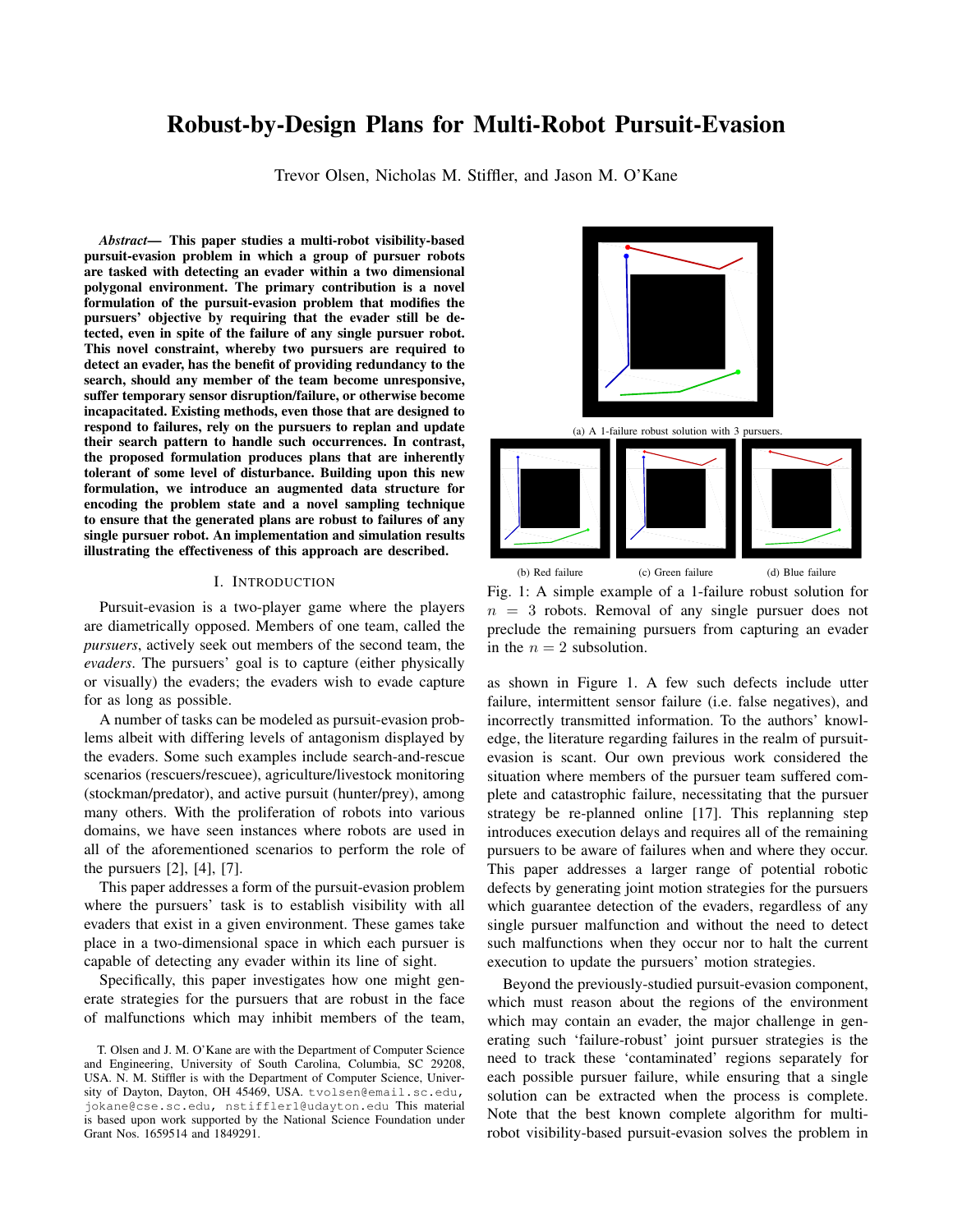time doubly exponential in the number of pursuer agents. To address this shortcoming, sampling-based methods have been developed [18], [23] that utilize a graph structure whose vertices encode the pursuers pose information in addition to the regions of the environment where the evader may be; whereas edges indicate feasible pursuer motions within the environment.

This paper builds on this line of sampling-based approaches by providing an augmented graph structure that encodes the 'robustness' of the search (i.e. reasoning over any possible pursuer failure). In response to this added layer of complexity, a novel sampling method is introduced which creates condensed sample sets that ensure capture of the evader via a highly connected roadmap.

The remainder of the article begins with a review the related literature in Section II. Next, a formal description of the problem is provided in Section III. Section IV outlines the algorithm utilized to generate robust joint motion strategies. Simulation results, in which the algorithm was employed in several different representative environments, are described in Section V before the paper concludes with a summary and look towards future work Section VI.

## II. RELATED WORK

Pursuit-evasion problems have a rich history in the fields of differential game theory [10], [11], graph theory [20], and geometric settings [9], [26]. In the context of graph theory, these problems are typically referred to as discrete pursuitevasion games. One possible scenario for such a game requires the pursuer agent(s) to occupy the same vertex as the evader. Parsons introduced this problem on finite graphs [20]. Interest in graph theoretic pursuit-evasion problems grew quickly, spanning a broad range of variations such as: unrestricted evader movements [1] and infinite graphs [16].

Pursuit-evasion also has a rich history in the geometric/continuous domain [12], [21], [29]. The continuous nature of geometric environments allows for several different types of capture conditions, including those based on visibility [26]. The visibility-based pursuit-evasion game has been studied in extensive detail for both the case of a single pursuer as well as a team of several pursuers. For the single pursuer case, results include: completeness [9], solvability conditions [19], limited field of view [6], bounded evader velocity [27], optimality [24] and robustness [25].

Contrary to what one might expect, the addition of extra pursuer agents does not necessarily make the problem any easier. As the number of pursuers increases, the dimensionality of the problem increases creating a computational challenge. This concern with dimensionality has parallels in many areas of robotics. In path and motion planning, for example, sampling-based approaches have proven remarkably useful [13], [14]. This approach has also emerged in multirobot pursuit-evasion problems, where sampling [18], [22] was able to successfully combat the complexity of a complete algorithm [23]. Other research in multi-robot pursuit-evasion includes the lack of environmental knowledge [15] and heuristics for the worst-case [8].

Fault tolerance and recovery is an active research thread in the robotics community as well [3], [5], [28], but less so in the context of pursuit-evasion. The authors previously introduced a scheme to handle complete and catastrophic failures [17]. The novelty of this paper is to address the situation where one of the pursuers is assumed to be faulty, without the need to detect the fault nor replan on the fly. In particular, we consider malfunctions such as complete failure with and without indication, potential erroneous information reporting, whether it be malicious or accidental and possible physical limitations leaving the robot immobilized for the remainder of the search.

## III. PROBLEM STATEMENT

#### *A. The Environment, Pursuers and Evaders*

The environment,  $F$ , is a closed, bounded and polygonal subset of  $\mathbb{R}^2$ . A team of *n* pursuers move continuously in F at a bounded speed. Given locations  $w_1, \ldots, w_n$  for each of the *n* pursuers, we call the vector  $\langle w_1, \ldots, w_n \rangle$  a joint pursuer configuration (JPC). We denote the location of the  $i<sup>th</sup>$  pursuer at time t by the continuous function  $f_i(t): [0, \infty) \to F$ . We call each such function  $f_i$  a motion strategy. Each pursuer is equipped with an omnidirectional sensor which extends to the nearest point on the boundary of the environment. For a pursuer located at  $q \in F$ , the visibility polygon,  $V(q)$ , is the set of points  $r \in F$  such that the line segment  $\overline{qr}$  is contained in F.

Similar to pursuers, evaders move continuously throughout  $F$  but differ in that they are capable of reaching arbitrarily high speeds. Since the objective of the pursuers is to locate the evaders regardless of the trajectories taken by the evaders, we can assume, without loss of generality, there exists a single evader. We denote the location of this evader at time  $t$ by the continuous function  $e(t): [0, \infty) \to F$ . The pursuers' objective is to guarantee to locate the evader, as formalized in the next definition.

**Definition** A collection of motion strategies  $X = \langle f_1, \ldots, f_n \rangle$  is called a *solution* if, for any evader curve e, there exists a time  $t \geq 0$  such that  $e(t) \in \bigcup_{i \leq n} V(f_i(t))$ .

Figure 2 exemplifies these definitions. We are interested in solutions that can still guarantee the detection of the evader, even if a single pursuer robot fails.

**Definition** Given a set of robots, A, where  $|A| > k$ , a solution X is k*-failure robust* if it remains a solution utilizing only the robots  $A \setminus B$ , for any  $B \subset A$  with  $|B| \leq k$ .

Notice that, according to these definitions, a solution is a 0 failure robust solution. In this paper, we address the problem of generating 1-failure robust solutions.

## *B. Shadows and Their Events*

The ideas presented in the following two subsections, which discuss the unseen regions of the environment, were initially presented by Guibas, Latombe, LaValle, Lin, and Motwani [9] in the context of a single-robot version of this problem. Because our algorithm, specifically the rSG-PEG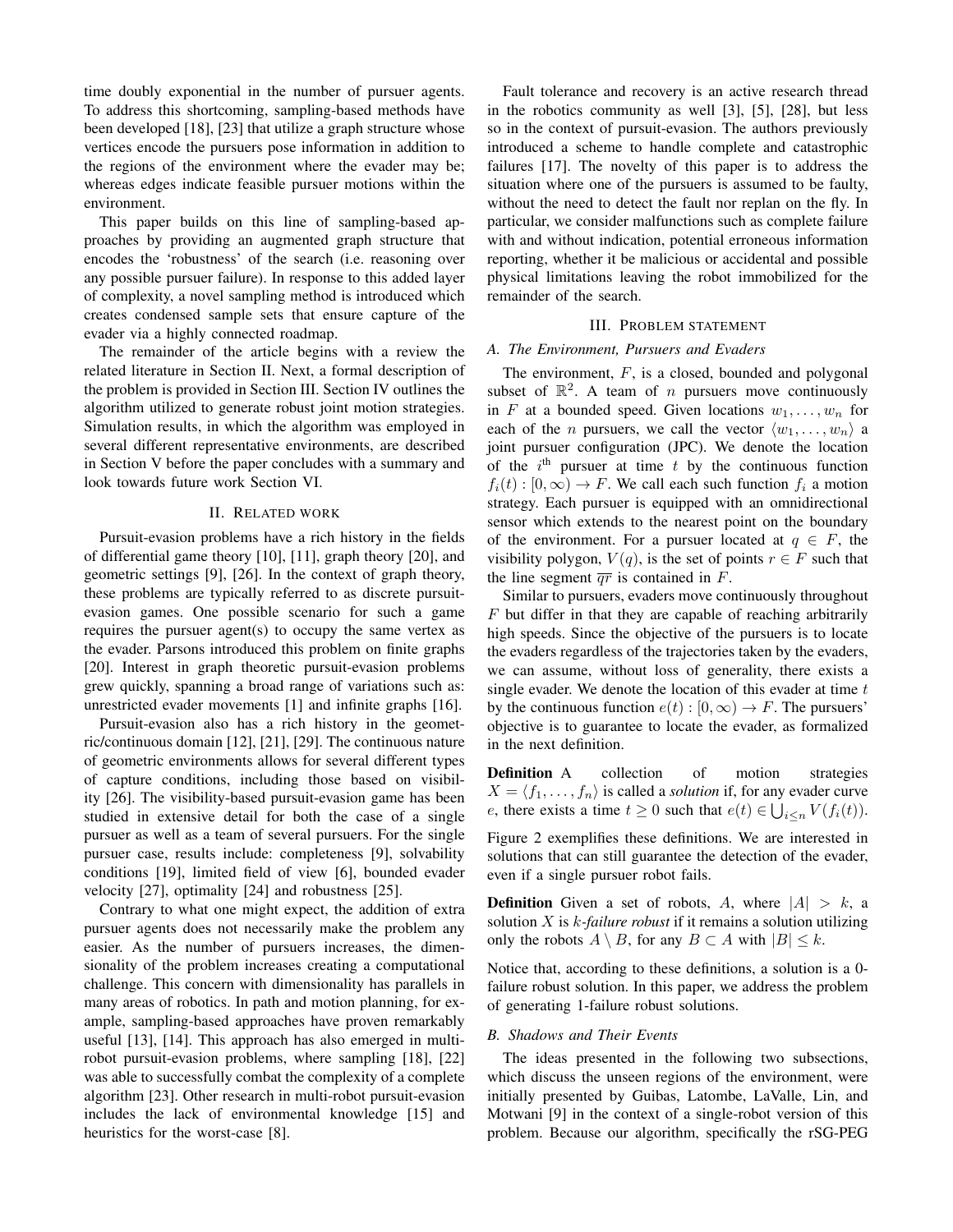

Fig. 2: Two pursuers actively search for the evader for T seconds. At time  $t$ , the pursuer moving along path  $f_1$  has visibility of the evader.

data structure described in Section IV-A, uses these ideas in important ways, we summarize them here; details appear in the original paper.

*1) Shadows:* For a fixed time t, the *shadow region* is the set  $S(t) = F \setminus \bigcup_{i \leq n} V(f_i(t))$ . The maximally connected components of the shadow region are called *shadows*. Based on the pursuers' movement up until time  $t$ , it is either possible or not for an evader to be in a certain shadow while still undetected. In the case that a shadow could contain an undetected evader, the *status* of the shadow is *contaminated*, otherwise the shadow's status is *cleared*. We concisely summarize the status of each shadow at a given time by the *shadow label*, a binary string of length equal to the number of shadows. In a shadow label, a 1 bit represents a contaminated shadow, while a 0 bit indicates that the corresponding shadow is cleared. A shadow label consisting of all zeroes indicates that all shadows have been cleared, making it impossible for an undetected evader to be anywhere within the environment, thus resulting in a solution.

It will be useful to consider a notion of dominance between shadow labels at the same JPC. For two shadow labels  $\ell = (a_1 a_2 \cdots a_m)$  and  $\ell' = (b_1 b_2 \cdots b_m)$ ,  $\ell$  is said to *dominate*  $\ell'$  if  $\ell \neq \ell'$  and for each  $i = 1, ..., m$ ,  $a_i \leq b_i$ . That is, if a shadow is contaminated in  $\ell$ , it must also be contaminated in  $\ell'$  and any cleared shadow in  $\ell'$  must also be cleared in  $\ell$ .

*2) Shadow Events:* As pursuers move within F, the shadows will continually change shape and size. When the number of shadows changes, these occurrences are called *shadow events*, which can be classified into four types:

- *Appear*: A shadow can appear if a previously seen subset of the environment falls out of the visibility polygon of all of the pursuers. In this case, the newly formed shadow is marked as clear.
- *Disappear*: If a pursuer gains vision of an entire shadow, the shadow disappears. Here, the shadow is completely removed from the shadow label.
- *Merge*: Two or more shadows merge if they become a single connected component. When this occurs, the

newly merged shadow is given the cleared label if and only if all of the merging are cleared.

• *Split*: If a pursuer's visibility polygon disconnects an existing shadow, we say the shadow was split. Both post-split shadows are given the status of the pre-split shadow.

## IV. ALGORITHM OVERVIEW

This section describes an algorithm to generate a 1-failure robust solution for a given environment and number of pursuers.

The algorithm builds upon earlier sampling-based approaches to visibility-based pursuit-evasion [23]. The basic idea in that prior work is to construct a roadmap data structure that represents the pursuers' ability to move through the environment and to clear various collections of shadows. As JPCs are sampled and inserted into the roadmap, the prior algorithm tracks a set of reachable shadow labels attached to each vertex. When the data structure determines that an allclear shadow label is reachable at some vertex, the algorithm extracts that solution and terminates successfully.

The algorithm we propose here differs from that baseline in three important ways, necessitated by the need to produce robust solutions. First, the data structure is augmented to track shadow labels not for all  $n$  robots, but instead for each of the *n* distinct subsets of size  $n - 1$ . This ensures that, if *all* of these shadow labels achieve an all clear status, the resulting solution will be 1-failure robust. See Section IV-A. Second, we introduce a geometric caching optimization to the data structure, based on the observation that the number of times shadow labels are propagated across each edge is substantially higher than in prior settings. Section IV-B describes this change. Finally, we introduce a new sampling scheme tailored to the specific need for solutions in which at least two robots clear each shadow (Section IV-C).

## *A. Robust Sample-Generated Pursuit-Evasion Graphs (rSG-PEG)*

Here, we describe how we enhanced the existing samplegenerated pursuit-evasion graph (SG-PEG) data structure [23] to generate 1-failure robust solutions. An rSG-PEG, G, is a directed graph in which one vertex is designated as the root. Each vertex of  $G$  is labeled with a JPC; a directed edge  $u \rightarrow w$  indicates that there exists a coordinate-wise straight line, collision free movement between the JPCs of  $u$  and  $w$ . For the sake of compactness, a vertex with JPC  $w_1, \ldots, w_n$  will be named w.

Each vertex is also associated with a collection of *failure shadow labels*, each of which is an *n*-tuple  $L = (\ell_1, \ldots, \ell_n)$ , where each  $\ell_i$  is a single shadow label. The interpretation is that the existence of failure shadow label  $(\ell_1, \ldots, \ell_n)$  at vertex  $w$  implies that there exists a path in  $G$  from the root to w, such that for each  $1 \leq i \leq n$ , the pursuers in  $\{1, \ldots, n\} \setminus \{i\}$  would reach shadow label  $\ell_i$  by following that path. Thus, reaching a vertex with a failure shadow label in which all  $n$  sub-labels are all cleared results in a 1-failure robust solution within G.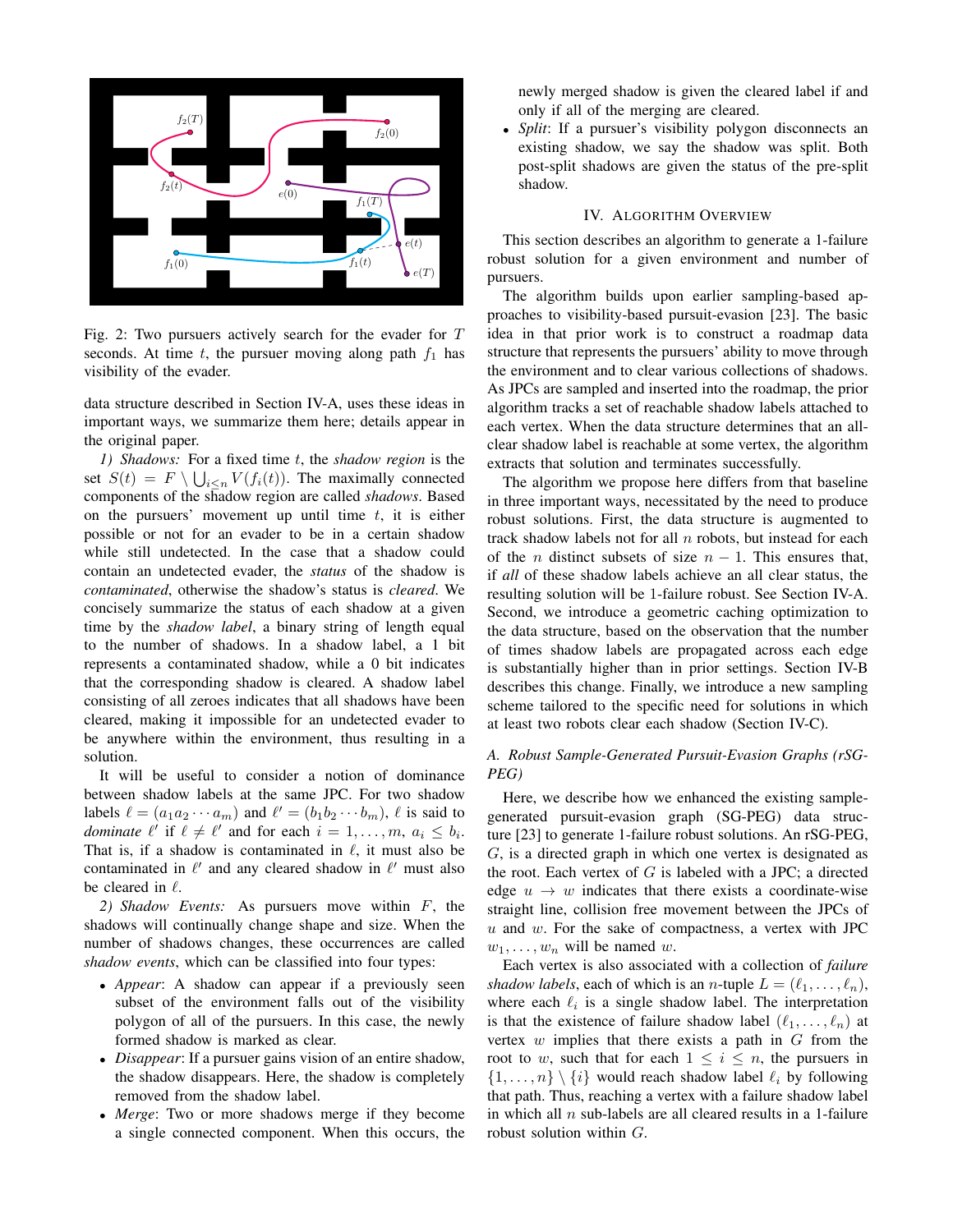An rSG-PEG is constructed by repeated calls to its primary operation,  $G.\text{ADDSAMPLE}(w)$ , which performs the following steps.

- 1) A vertex  $w$  is added to  $G$ .
- 2) An edge  $w \rightarrow u$  is added between between w and each other vertex u of G if the line segment  $\overline{wu}$  is fully contained in  $F<sup>n</sup>$ . Similarly the twin edge  $u \rightarrow w$  is added to G.
- 3) During this process, each time an edge  $a \rightarrow b$  is created, for each failure shadow label L attached to a, the algorithm computes a failure shadow label  $L'$  for b, computed by propagating each shadow label  $\ell_i$  in  $L$ across the edge  $a \rightarrow b$ , as described below. If L' is not dominated by any other failure shadow label at b, it is retained at b. Here, dominance of failure shadow labels is defined by generalizing the idea of dominance of shadow labels. This process continues recursively, spreading new reachable failure shadow labels across G as needed.

Adding a sequence of samples to an rSG-PEG is enough to form a 1-failure robust solution. However, propagating the shadow information along edges of the rSG-PEG is a computationally expensive operation that occurs frequently in the failure-robust scenarios considered here. The next section describes how to eliminate redundant geometric computations from this process.

## *B. Fast Label Propagation via Shadow Influence Caching*

To accelerate the propagation of shadow labels across edges of the rSG-PEG, we construct shadow influence relations for each edge. For a given edge  $w \rightarrow u$  and a given pursuer index *i*, let  $S_{w,i}$  and  $S_{u,i}$  denote the shadows at w and u formed in the absence of pursuer i. The *shadow influence relation* is a relation  $R \subseteq S_{w,i} \times S_{u,i}$ , in which  $(s_w, s_u) \in R$  if and only if there exists a trajectory for the evader to travel undetected from  $s_w$  to  $s_u$  as the pursuers move from  $w$  to  $u$ . These shadow influence relations can be computed according to the update rules described in Section III-B.2 by discretizing the paths of the pursuers. This is a time-consuming computational geometry operation, but it must be performed only once for each edge-pursuer pair. Once the relation  $R$  is computed, any future shadow label can be propagated efficiently by setting each shadow  $s<sub>u</sub>$  at u to be contaminated if and only if there exists a contaminated shadow  $s_w$  in the source shadow label for which  $(s_w, s_u) \in R$ .

## *C. Method of Sampling*

Armed with an rSG-PEG suitably enhanced to generate robust solutions, it remains to devise a sampling strategy tailored to place JPCs in locations likely to lead to a solution quickly. Because of the computational expense of maintaining the list of non-dominated failure shadow labels at each vertex, it is of paramount importance that each sample we add to the rSG-PEG captures crucial and unique data. To do this, we rely on a method of scattering points throughout  $F$  called webs. This method was previously



(a) Original web. (b) Sparse web.

Fig. 3: A visualization of the noise reduction in sparse webs. The red points represent the initial points while the intersection points are drawn in blue

introduced by Olsen et al. [18], and is enhanced below. Using webs, we generate a sequence of samples with high connectivity between successive samples and strong coverage of the environment by multiple pursuers.

*1)* Sparse Webs: A sparse web,  $W = P \cup Q$ , is the union of two sets of points from the environment. The *initial points* P are placed sequentially and uniformly at random outside of the visibility polygon of any previously placed initial points. This process continues until  $\bigcup_{p \in P} V(p) = F$ . Next, we construct the intersection points Q. For each unique pair of points  $(p_i, p_j) \in P \times P$ , we add to Q a uniformly random point from  $V(p_i) \cap V(p_j)$  if  $V(p_i) \cap V(p_j) \neq \emptyset$  and  $Q \cap V(p_i) \cap V(p_j) = \emptyset$ . The final condition, which is the alteration over the original form of webs, reduces the number of points in W while maintaining coverage and connectivity. See Figure 3. The initial points ensure that we have complete visibility coverage of the environment while the intersection points provide straight-line connectivity between the initial points, allowing a pursuer to move freely about an entire sparse web. Sparse webs generated in this way are used to generate sample JPCs, as described next.

*2) Robust cycle samples (RCS):* We wish to generate samples in a way that is effective in finding a 1-failure robust solution. To do this, we construct a graph  $H$  whose vertex set is a sparse web  $W$  and whose edge set consists of all unique pairs of points from  $W \times W$  who can be joined by a line segment contained within the environment. The construction of webs ensures that  $H$  is, in essence, a visibility roadmap of  $F$ . Once  $H$  is constructed, a random vertex  $h$ is selected as the root node for a depth first search (DFS) on  $H$ . Throughout the DFS, we construct an ordered list  $D$ of vertices visited, both on their initial discovery and via backtracking. We continue this process until each point of H has been discovered and we successfully backtracked to the root node. We do not add the root node to  $D$  during the final stage of the DFS backtracking. This process produces a list of points  $D = (D[0], \ldots, D[d-1])$  which contains every point from W at least once. The construction also guarantees connectivity between any adjacent points in  $D$ , giving a spanning walk, with repeats, around  $W$ . Since  $h$  is the first element added to D,  $h = D[0]$ .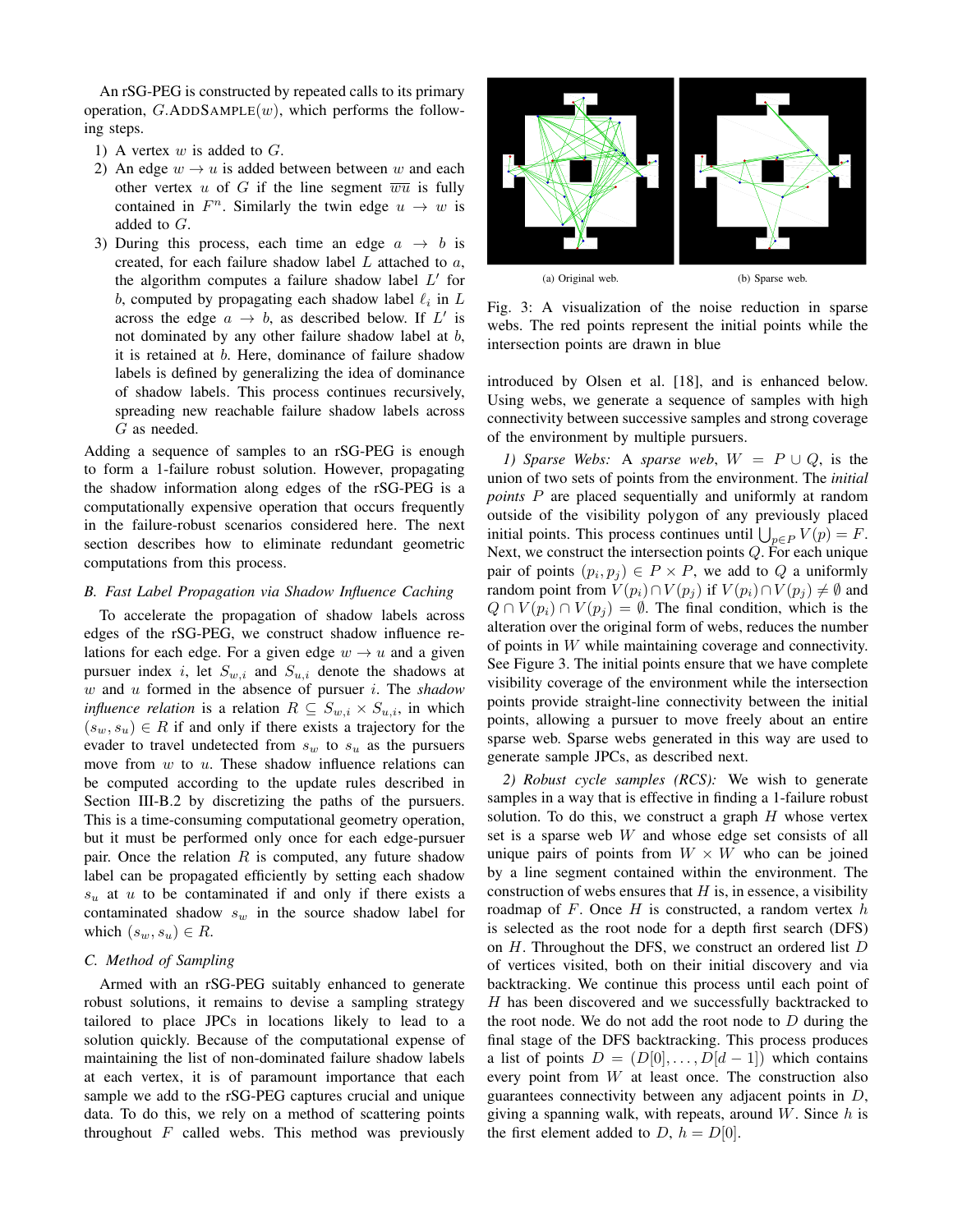



(a) A sparse web. (b) To form the walk D, DFS is performed on the sparse web starting at the star vertex. In this example, the length the walk  $D$  is  $d = 20$ .



(c) The first three samples generated by RCS. Notice that the 3 pursuers start  $\lfloor d/n \rfloor = 7$  units apart from each other on D.

## Fig. 4: The stages of RCS.

To generate *n*-robot JPCs, we evenly space the *n* pursuers along D and walk along the cycle generated by the DFS on  $H$ . That is, we create the first sample JPC by choosing  $D[(i-1)\cdot d/n]$  for each robot  $i=1,\ldots,n$ . Subsequent sample JPCs are generated in a similar fashion. See Figure 4. To generate the  $k^{\text{th}}$  subsequent sample, we select  $D[((i-1)\cdot d/n+k \mod d)]$  for each robot  $i=1,\ldots,n$  and for each  $k = 1, \ldots, 2d/n$ . Having k range over  $1, \ldots, 2d/n$ ensures that each point in  $D$  has been visited by at least two pursuers. Thus, should a failure occur for any single pursuer, that region of the environment has been seen by at least one other pursuer.

## V. EVALUATION

We implemented the algorithms described in Section IV in C++. All of the experiments below were conducted on a single core of a 6 core Intel i5-9600K CPU running 64-bit Ubuntu 20.04 at 3.7 GHz with 16 GB of RAM. Figure 5 shows an example of a 1-failure robust solution computed by this implementation, using both shadow influence caching and RCS.

To evaluate the algorithm quantitatively, we compared (a) the new shadow label updating system described in Section IV-B against the original naive approach, and (b) the RCS technique described in Section IV-C.2 to web sampling (WS).

For (a) we executed the main algorithm, using RCS, to find a 1-failure robust solution utilizing 3 pursuers in the environment shown in Figure 3. We conducted 25 trials using shadow influence caching and 25 trials using the naive method that computes shadow influence anew each time. All 50 trials successfully found 1-failure robust solutions. The average computation time (in seconds) utilizing shadow influence caching was 47.02 with a standard deviation of

15.12; without shadow influence caching, the average was 425.88 seconds, with a standard deviation of 512.64. The results demonstrate an overwhelming benefit to the use of shadow influence caching, which the authors, perhaps counter-intuitively, did not observe in the standard (i.e. 0 failure robust) setting.

For (b), we compared the efficiency of planning with RCS in contrast with planning with WS, a sampling strategy originally presented by Olsen et al. [18]. To do so, we attempted to find a 1-failure robust solution utilizing  $n = 3, 4$ , and 5 pursuers across the 3 environments found in Figures 2, 3 and 5. For each such scenario, we conducted 50 simulations. Tables I, II and III encapsulate the results, showing the mean  $(\mu)$  and standard deviation  $(\sigma)$  of the planning time (in seconds) as well as number of vertices and edges in the rSG-PEG. Each such simulation was allotted a timeout of 10 minutes; if the corresponding simulation failed to produce a 1-failure robust solution in that time, it was deemed a failure. The results for 3 robots (Table I) show that RCS is, at worst, a marginal improvement over WS in all experiments. The addition of another robot further separated the results of these sampling methods. In particular, the standard deviation of the planning time was significantly decreased, resulting in more consistent run times. The highly connective nature of RCS allows us to increase the number of robots without severely suffering from the curse of dimensionality.

#### VI. CONCLUSION

This paper addressed the issue of potential single robot failures in the multi-robot visibility-based pursuit-evasion problem. We introduced a modification to an existing data structure to ensure that each solution generated by our algorithm remains a solution in the event of any single robotic failure. The inclusion of shadow caching proved to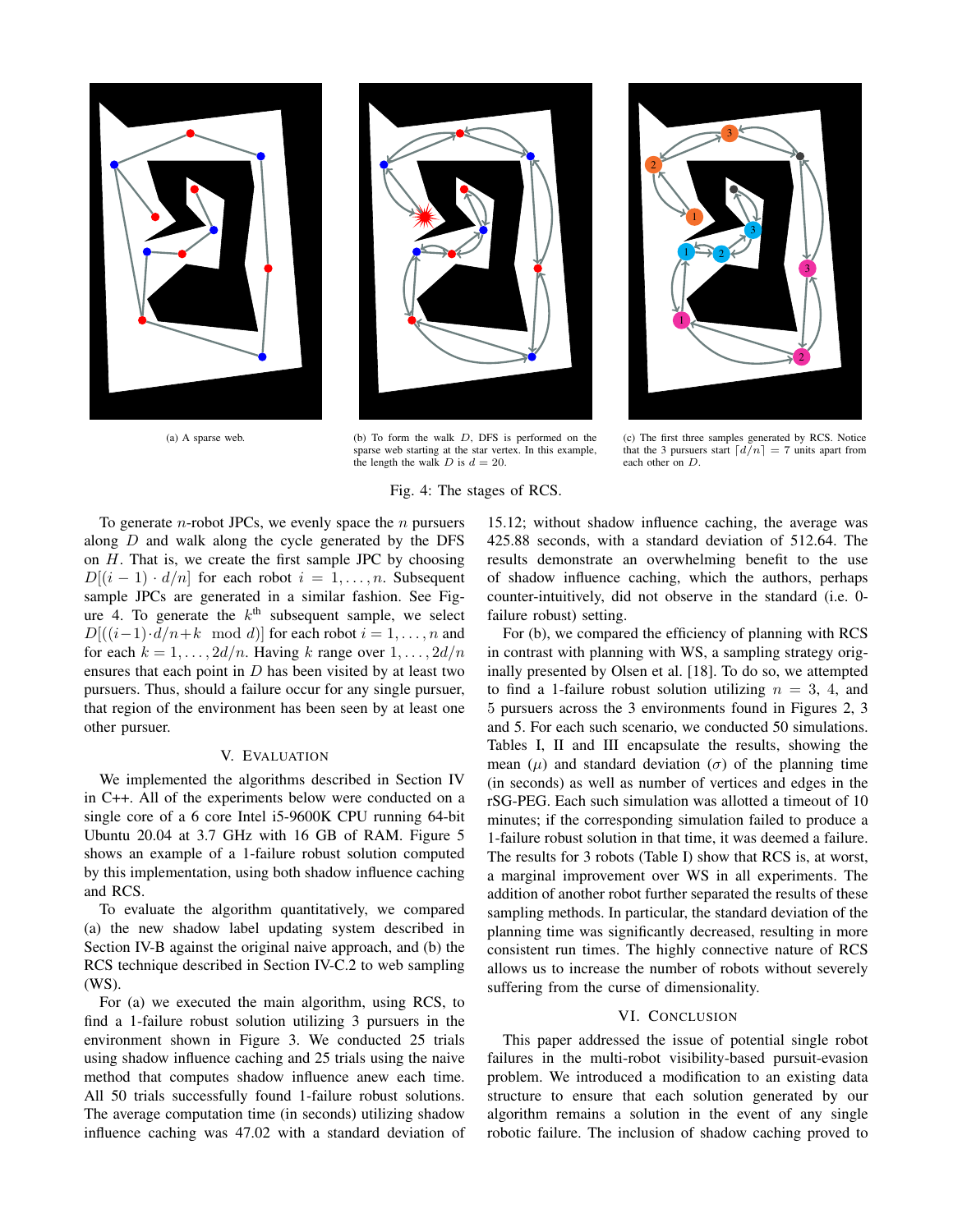|            | success | planning time (s) |          | Vertices |          | Edges |          |
|------------|---------|-------------------|----------|----------|----------|-------|----------|
|            | rate    | $\mu$             | $\sigma$ | $\mu$    | $\sigma$ | $\mu$ | $\sigma$ |
| Figure 2   |         |                   |          |          |          |       |          |
| <b>RCS</b> | $100\%$ | 131.86            | 64.67    | 50.86    | 19.77    | 63.58 | 29.68    |
| WS         | 98%     | 151.10            | 50.98    | 59.76    | 16.75    | 73.92 | 26.58    |
| Figure 3   |         |                   |          |          |          |       |          |
| <b>RCS</b> | $100\%$ | 50.85             | 20.10    | 23.36    | 7.19     | 30.62 | 11.62    |
| WS         | 100%    | 53.01             | 20.22    | 26.56    | 8.14     | 34.44 | 15.04    |
| Figure 5   |         |                   |          |          |          |       |          |
| <b>RCS</b> | 100%    | 89.84             | 47.37    | 47.30    | 18.09    | 72.32 | 39.65    |
| WS         | 100%    | 109.00            | 57.44    | 50.02    | 18.24    | 77.70 | 41.80    |

Table I: Simulation results  $(n = 3)$ .

Table II: Simulation results  $(n = 4)$ .

|            | success | planning time (s) |          | Vertices |          | Edges  |          |
|------------|---------|-------------------|----------|----------|----------|--------|----------|
|            | rate    | $\mu$             | $\sigma$ | $\mu$    | $\sigma$ | $\mu$  | $\sigma$ |
| Figure 2   |         |                   |          |          |          |        |          |
| <b>RCS</b> | $100\%$ | 140.57            | 60.01    | 64.72    | 64.57    | 74.34  | 87.02    |
| WS         | 100%    | 194.53            | 74.96    | 87.14    | 90.13    | 104.10 | 133.88   |
| Figure 3   |         |                   |          |          |          |        |          |
| <b>RCS</b> | $100\%$ | 58.21             | 21.82    | 23.26    | 24.01    | 28.34  | 40.63    |
| WS         | $100\%$ | 75.40             | 30.11    | 26.56    | 9.21     | 28.54  | 10.95    |
| Figure 5   |         |                   |          |          |          |        |          |
| <b>RCS</b> | $100\%$ | 82.79             | 44.73    | 38.34    | 26.62    | 46.10  | 38.11    |
| WS         | $100\%$ | 113.08            | 57.75    | 46.34    | 25.11    | 52.60  | 33.74    |

Table III: Simulation results  $(n = 5)$ .

|                 | success | planning time (s) |          |        | Vertices |        | Edges    |  |
|-----------------|---------|-------------------|----------|--------|----------|--------|----------|--|
|                 | rate    | $\mu$             | $\sigma$ | $\mu$  | $\sigma$ | $\mu$  | $\sigma$ |  |
| Figure 2        |         |                   |          |        |          |        |          |  |
| <b>RCS</b>      | 100%    | 182.10            | 69.91    | 251.26 | 305.28   | 304.30 | 425.75   |  |
| WS              | 98%     | 255.51            | 128.64   | 237.27 | 605.98   | 367.49 | 1233.18  |  |
| <b>Figure 3</b> |         |                   |          |        |          |        |          |  |
| <b>RCS</b>      | 100%    | 84.93             | 46.79    | 88.48  | 238.54   | 258.76 | 1102.28  |  |
| WS              | 100%    | 96.86             | 42.19    | 57.34  | 87.28    | 80.12  | 162.37   |  |
| Figure 5        |         |                   |          |        |          |        |          |  |
| <b>RCS</b>      | $100\%$ | 86.71             | 47.72    | 65.56  | 95.32    | 90.30  | 183.12   |  |
| WS              | 100%    | 129.01            | 70.41    | 78.50  | 95.09    | 93.82  | 149.29   |  |

be cardinal to combat the rapid data expansion in the rSG-PEG. A new sampling method ensured that each region of the environment was observed by two or more pursuers, which allowed us to effectively spread out sampling points and reduce the computation time compared to previous sampling methods.

Future work may include the extension to  $k$ -failure robust problems, in the case where  $k > 1$ . In the interest of computation time —note that the most obvious extension of the present work would require shadow labels of size exponential in  $k$ — this general problem would likely require a new data structure which considers some sort of subset lattice structure where the elements represent sets of robots that failed.



Fig. 5: A 1-failure robust solution. Notice each unique region of the environment is examined by at least 2 pursuers. The paths taken by the pursuers were slightly shifted for illustrative purposes.